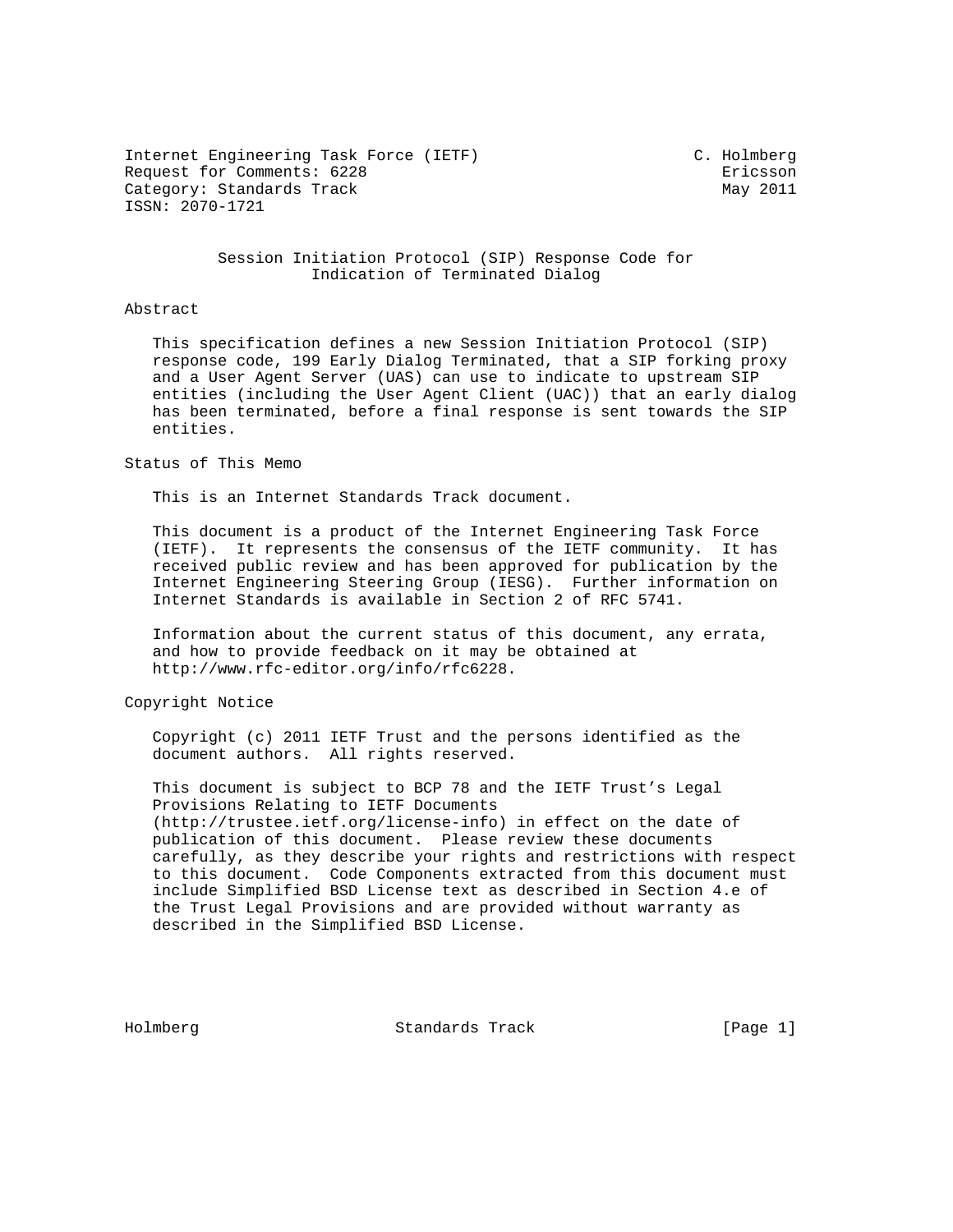Table of Contents

| 2.1                                                                      |
|--------------------------------------------------------------------------|
| 3.                                                                       |
|                                                                          |
|                                                                          |
|                                                                          |
|                                                                          |
|                                                                          |
|                                                                          |
| 9.1. Example with a Forking Proxy that Generates 199 9                   |
| 9.2. Example with a Forking Proxy that Receives 200 OK $\dots\dots\dots$ |
| 9.3. Example with Two Forking Proxies, of which One                      |
|                                                                          |
|                                                                          |
|                                                                          |
| 11.1. IANA Registration of the 199 Response Code 13                      |
| 11.2. IANA Registration of the 199 Option-Tag 13                         |
|                                                                          |
|                                                                          |
|                                                                          |
|                                                                          |
|                                                                          |

## 1. Introduction

 As defined in RFC 3261 [RFC3261], a Session Initiation Protocol (SIP) early dialog is created when a non-100 provisional response is sent to the initial dialog initiation request (e.g., INVITE, outside an existing dialog). The dialog is considered to be in early state until a final response is sent.

 When a proxy receives an initial dialog initiation request, it can forward the request towards multiple remote destinations. When the proxy does that, it performs forking [RFC3261].

 When a forking proxy receives a non-100 provisional response, or a 2xx final response, it forwards the response upstream towards the sender of the associated request. After a forking proxy has forwarded a 2xx final response, it normally generates and sends CANCEL requests downstream towards all remote destinations where it previously forked the request associated with the 2xx final response and from which it has still not received a final response. The CANCEL requests are sent in order to terminate any outstanding early dialogs associated with the request.

Holmberg Standards Track [Page 2]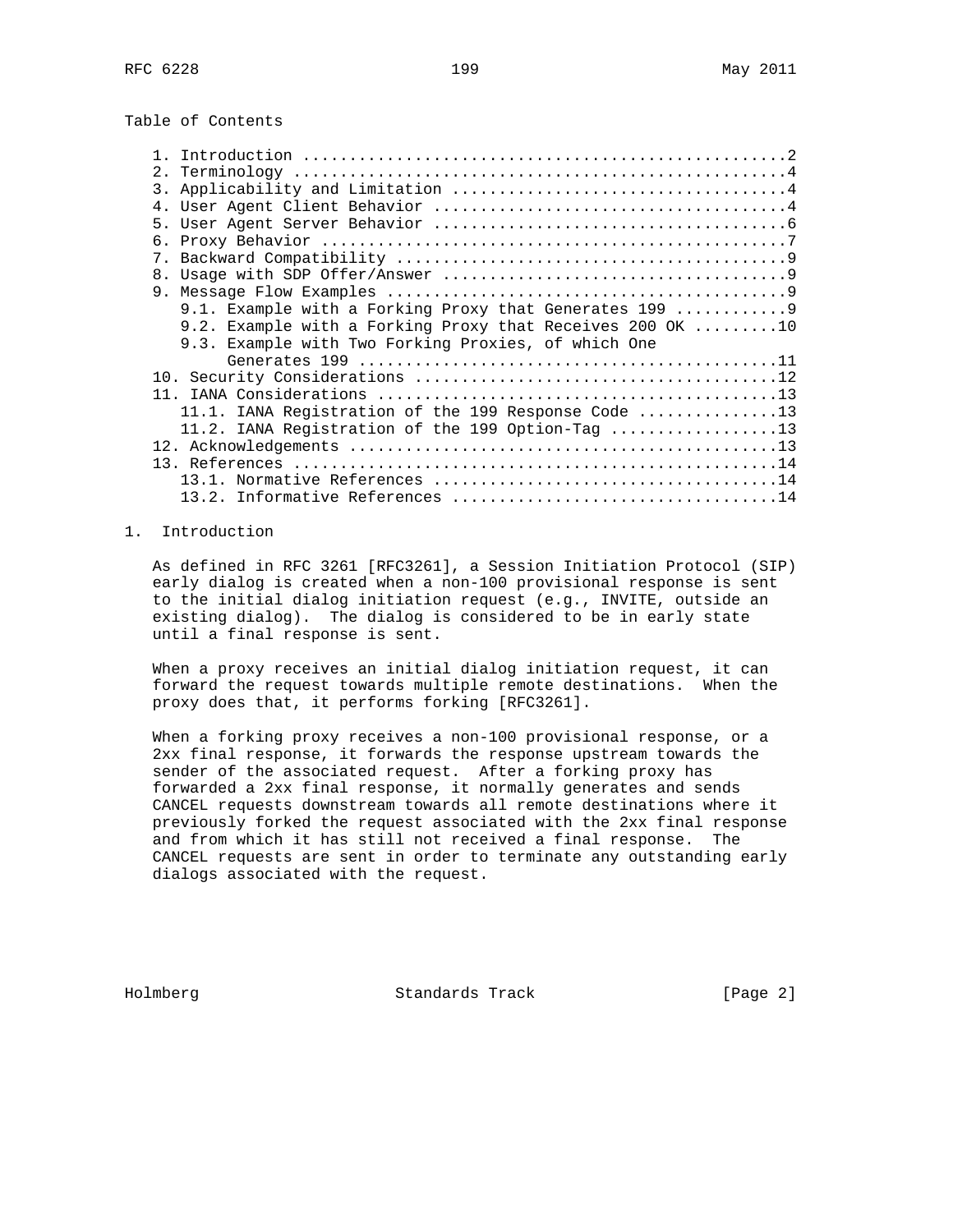Upstream SIP entities might receive multiple 2xx final responses. When a SIP entity receives the first 2xx final response, and it does not intend to accept any subsequent 2xx final responses, it will automatically terminate any other outstanding early dialog associated with the request. If the SIP entity receives a subsequent 2xx final response, it will normally generate and send an ACK request, followed with a BYE request, using the dialog identifier retrieved from the 2xx final response.

 NOTE: A User Agent Client (UAC) can use the Request-Disposition header field [RFC3841] to request that proxies do not generate and send CANCEL requests downstream once they have received the first 2xx final response.

 When a forking proxy receives a non-2xx final response, it does not always immediately forward the response upstream towards the sender of the associated request. Instead, the proxy "stores" the response and waits for subsequent final responses from other remote destinations where the associated request was forked. At some point, the proxy uses a specified mechanism to determine the "best" final response code, and forwards a final response using that response code upstream towards the sender of the associated request. When an upstream SIP entity receives the non-2xx final response, it will release resources associated with the session. The UAC will terminate, or retry, the session setup.

 Since the forking proxy does not always immediately forward non-2xx final responses, upstream SIP entities (including the UAC that initiated the request) are not immediately informed that an early dialog has been terminated, and will therefore maintain resources associated with the early dialog reserved until a final response is sent by the proxy, even if the early dialog has already been terminated. A SIP entity could use the resources for other things, e.g., to accept subsequent early dialogs that it otherwise would reject.

 This specification defines a new SIP response code, 199 Early Dialog Terminated. A forking proxy can send a 199 provisional response to inform upstream SIP entities that an early dialog has been terminated. A UAS can send a 199 response code, prior to sending a non-2xx final response, for the same purpose. SIP entities that receive the 199 response can use it to trigger the release of resources associated with the terminated early dialog. In addition, SIP entities might also use the 199 response to make policy decisions related to early dialogs. For example, a media gate controlling a SIP entity might use the 199 response when deciding for which early dialogs media will be passed.

Holmberg Standards Track [Page 3]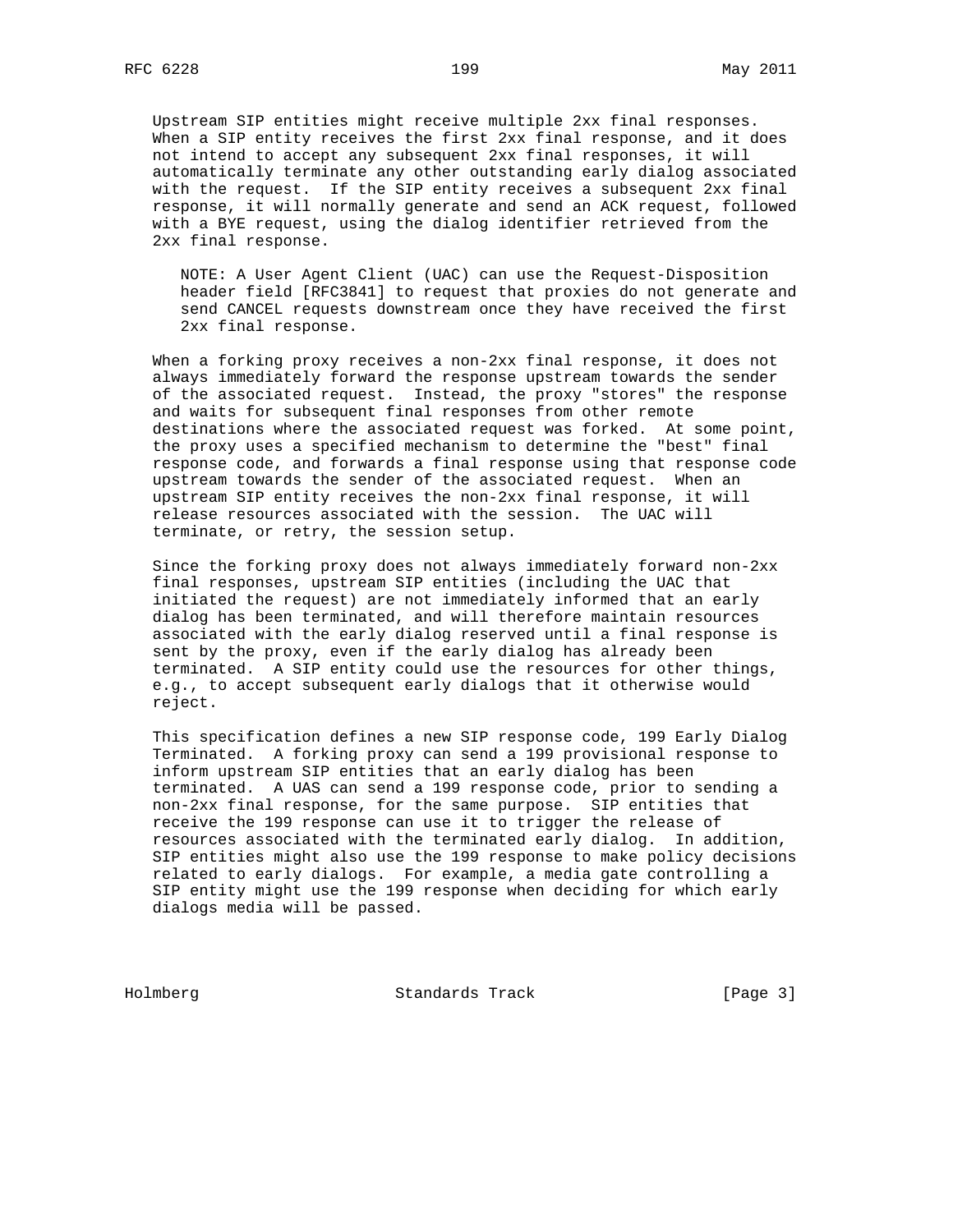Section 9 contains signalling examples that show when and how a forking proxy generates 199 responses in different situations.

2. Terminology

 The key words "MUST", "MUST NOT", "REQUIRED", "SHALL", "SHALL NOT", "SHOULD", "SHOULD NOT", "RECOMMENDED", "MAY", and "OPTIONAL" in this document are to be interpreted as described in RFC 2119 [RFC2119].

3. Applicability and Limitation

 The 199 response code is an optimization, and it only optimizes how quickly recipients might be informed about terminated early dialogs. The achieved optimization is limited. Since the response is normally not sent reliably by a UAS, and cannot be sent reliably when generated and sent by a proxy, it is possible that some or all of the 199 responses will get lost before they reach the recipients. In such cases, recipients will behave the same as if the 199 response code were not used at all.

 One example for which a UAC could use the 199 response is that when it receives a 199 response, it releases resources associated with the terminated early dialog. The UAC could also use the 199 response to make policy decisions related to early dialogs. For example, if a UAC is playing media associated with an early dialog, and it then receives a 199 response indicating the early dialog has been terminated, it could start playing media associated with a different early dialog.

 Application designers utilizing the 199 response code MUST ensure that the application's user experience is acceptable if all 199 responses are lost and not delivered to the recipients.

4. User Agent Client Behavior

 When a UAC sends an initial dialog initiation request, and if it is willing to receive 199 responses, it MUST insert a "199" option-tag in the Supported header field [RFC3261] of the request. The option tag indicates that the UAC supports, and is willing to receive, 199 responses. A UAC SHOULD NOT insert a "199" option-tag in the Require or the Proxy-Require header field [RFC3261] of the request, since in many cases it would result in unnecessary session establishment failures.

 NOTE: The UAC always needs to insert a "199" option-tag in the Supported header field, in order to indicate that it supports, and is willing to receive, 199 responses, even if it also inserts the option-tag in the Require or Proxy-Require header field.

Holmberg Standards Track [Page 4]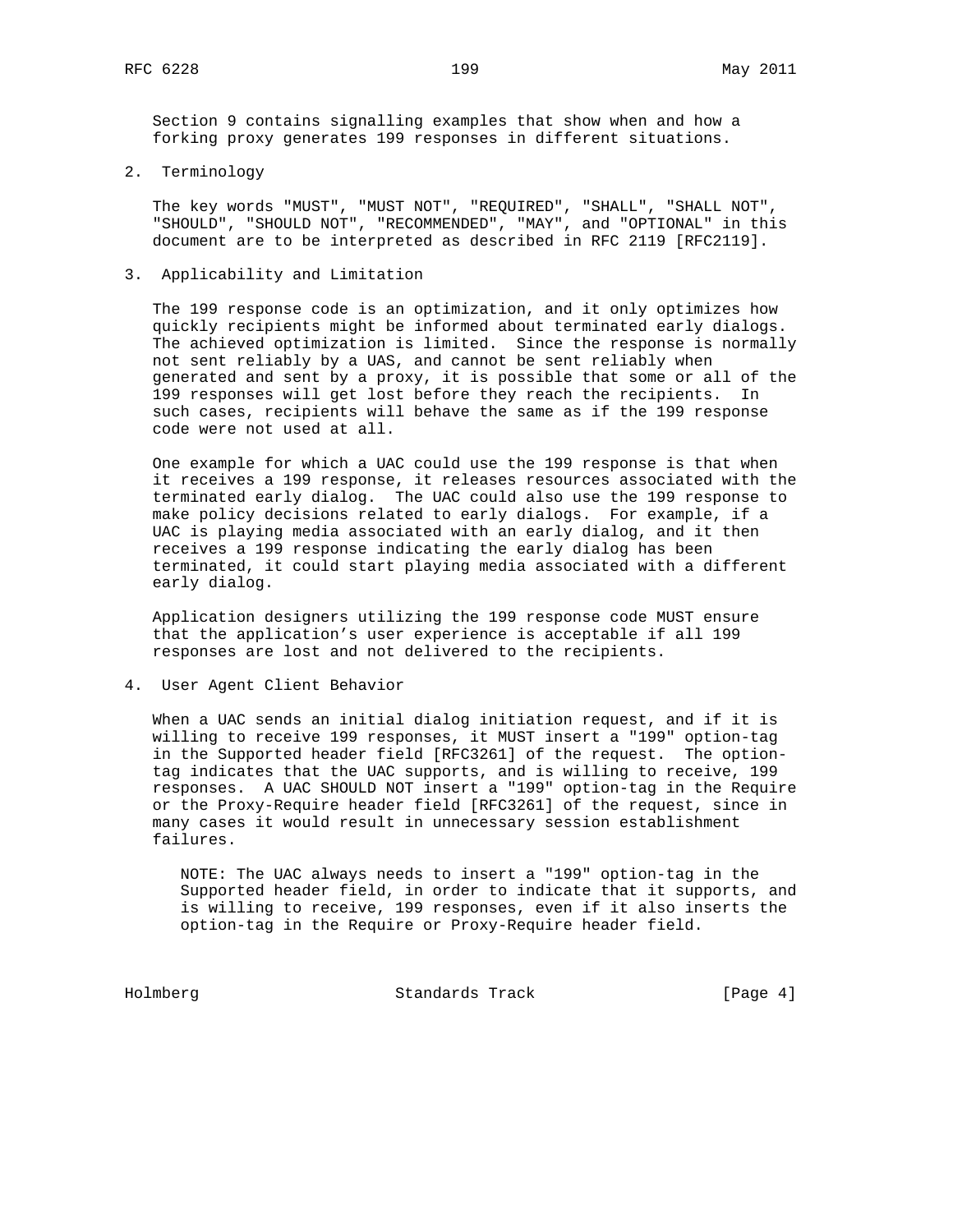It is RECOMMENDED that a UAC not insert a "100rel" option-tag [RFC3262] in the Require header field when it also indicates support for 199 responses, unless the UAC also uses some other SIP extension or procedure that mandates it to do so. The reason is that proxies are not allowed to generate and send 199 responses when the UAC has required provisional responses to be sent reliably.

 When a UAC receives a 199 response, it might release resources associated with the terminated early dialog. A UAC might also use the 199 response to make policy decisions related to early dialogs.

 NOTE: The 199 response indicates that the early dialog has been terminated, so there is no need for the UAC to send a BYE request in order to terminate the early dialog when it receives the 199 response.

 NOTE: The 199 response does not affect other early dialogs associated with the session establishment. For those dialogs, the normal SIP rules regarding transaction timeout, etc., still apply.

 Once a UAC has received and accepted a 199 response, it MUST NOT send any media associated with the early dialog. In addition, if the UAC is able to associate received media with early dialogs, it MUST NOT process any received media associated with the early dialog that was terminated.

 If multiple usages [RFC5057] are used within an early dialog, and it is not clear which dialog usage the 199 response terminates, SIP entities that keep dialog state SHALL NOT release resources associated with the early dialog when they receive the 199 response.

 If a UAC receives an unreliably sent 199 response on a dialog that has not previously been established (this can happen if a 199 response reaches the client before the 18x response that would establish the early dialog) it SHALL discard the 199 response. If a UAC receives a reliably sent 199 response on a dialog that has not previously been created, it MUST acknowledge the 199 response, as described in RFC 3262 [RFC3262].

 If a UAC has received a 199 response for all early dialogs, and no early dialogs associated with the session establishment remain, it maintains the "Proceeding" state [RFC3261] and waits for possible subsequent early dialogs to be established, and eventually for a final response to be received.

Holmberg Standards Track [Page 5]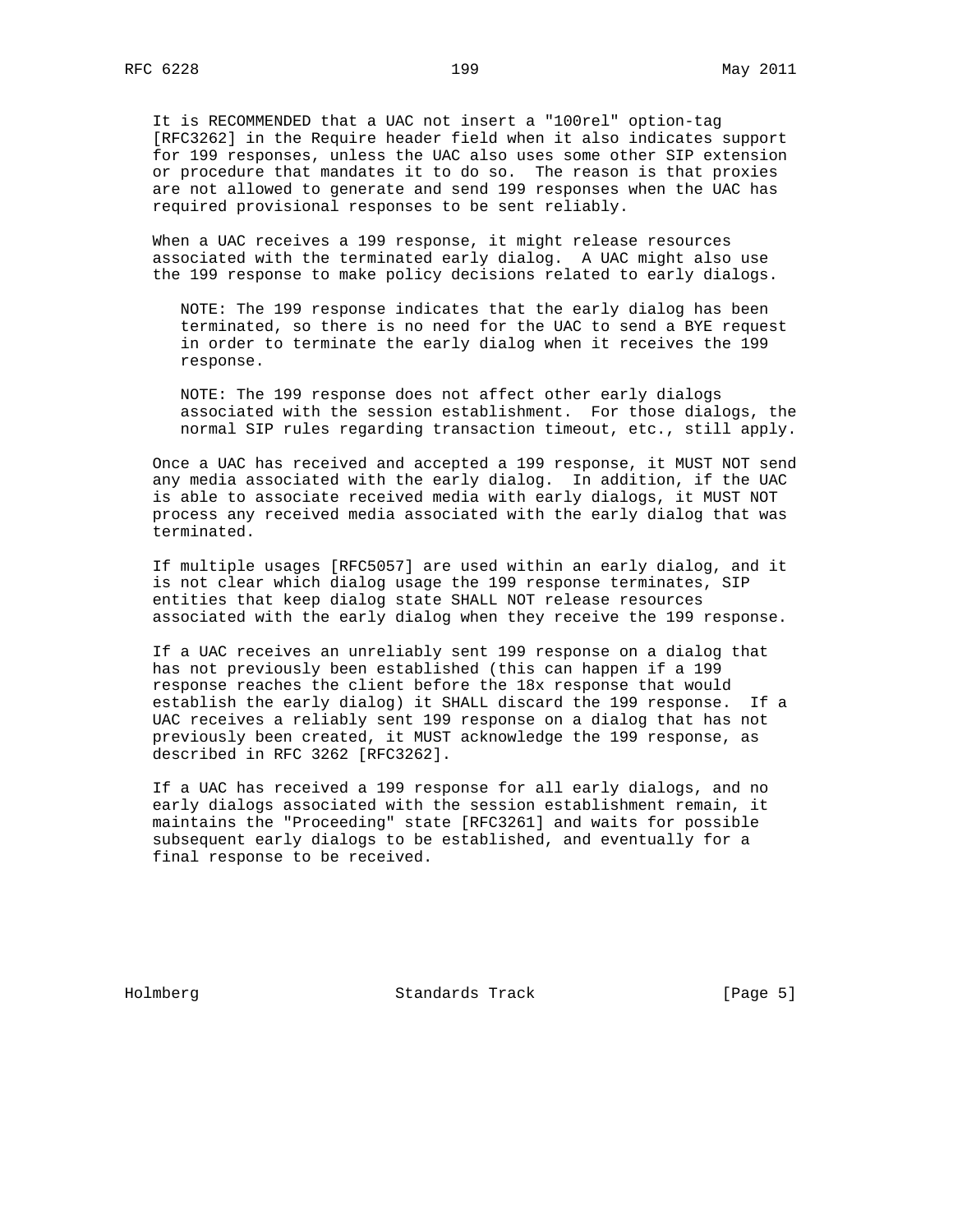#### 5. User Agent Server Behavior

 If a UAS receives an initial dialog initiation request with a Supported header field that contains a "199" option-tag, it SHOULD NOT send a 199 response on an early dialog associated with the request before it sends a non-2xx final response. Cases where a UAS might send a 199 response are if it has been configured to do so due to lack of support for the 199 response code by forking proxies or other intermediate SIP entities, or if it is used in an environment that specifies that it shall send a 199 response before sending a non-2xx response.

 NOTE: If a UAS has created multiple early dialogs associated with an initial dialog initiation request (the UAS is acting similarly to a forking proxy), it does not always intend to send a final response on all of those early dialogs.

 NOTE: If the Require header field of an initial dialog initiation request contains a "100rel" option-tag, proxies will not be able to generate and send 199 responses. In such cases, the UAS might choose to send a 199 response on an early dialog before it sends a non-2xx final response, even if it would not do so in other cases.

 If the Supported header field of an initial dialog initiation request does not contain a "199" option-tag, the UAC MUST NOT send a 199 response on any early dialog associated with the request.

 When a UAS generates a 199 response, the response MUST contain a To header field tag parameter [RFC3261], in order for other entities to identify the early dialog that has been terminated. The UAS MUST also insert a Reason header field [RFC3326] that contains a response code describing the reason why the early dialog was terminated. The UAS MUST NOT insert a "199" option-tag in the Supported, Require, or Proxy-Require header field of the 199 response.

 If a UAS intends to send 199 responses, and if it supports the procedures defined in RFC 3840 [RFC3840], it MAY during the registration procedure use the sip.extensions feature tag [RFC3840] to indicate support for the 199 response code.

 A 199 response SHOULD NOT contain a Session Description Protocol (SDP) offer/answer message body, unless required by the rules in RFC 3264 [RFC3264].

Holmberg Standards Track [Page 6]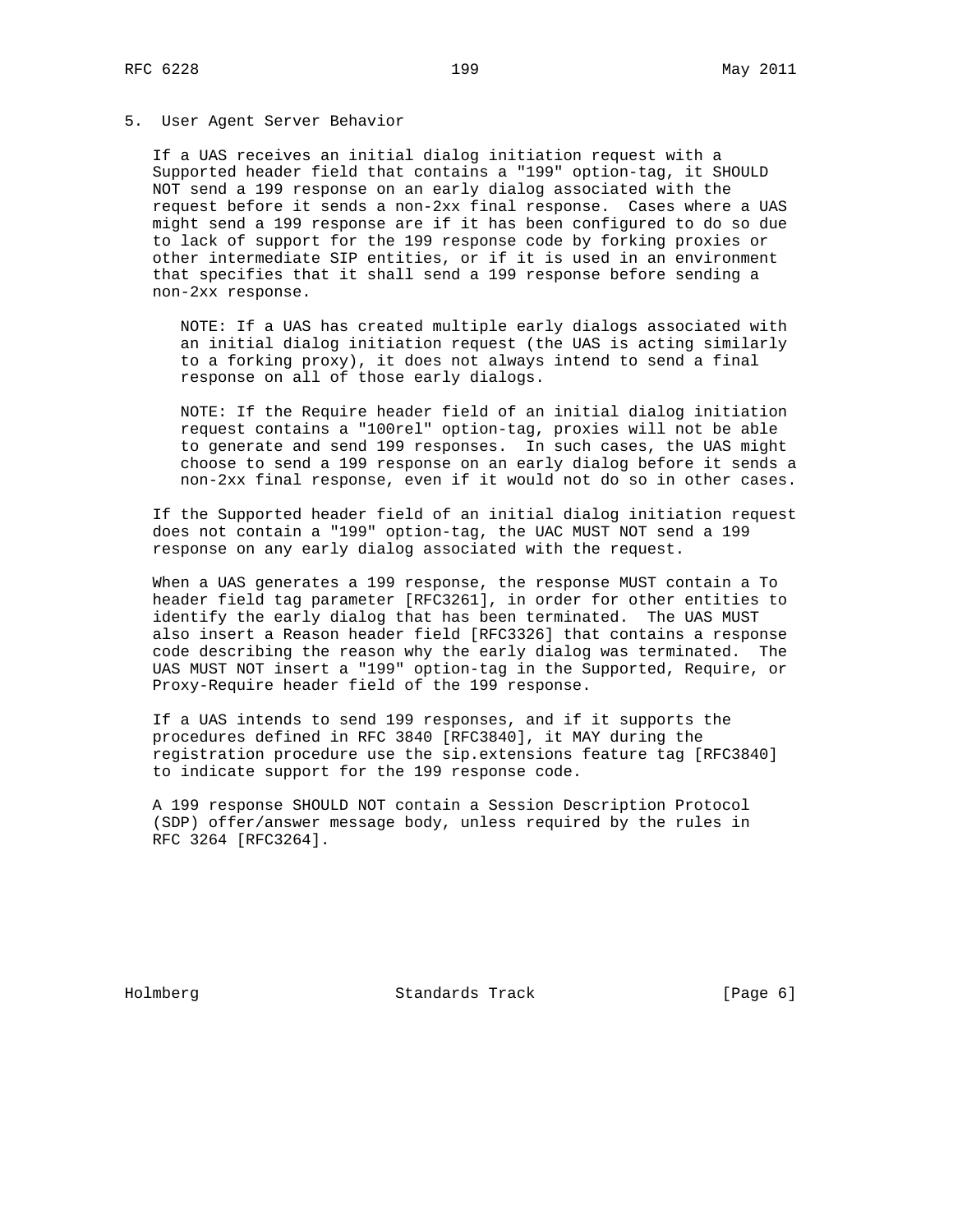According to RFC 3264, if an INVITE request does not contain an SDP offer, and the 199 response is the a first reliably sent response associated with the request, the 199 response is required to contain an SDP offer. In this case, the UAS SHOULD send the 199 response unreliably, or send the 199 response reliably and include an SDP offer with no "m=" lines in the response.

 Since a 199 response is only used for information purposes, the UAS SHOULD send it unreliably, unless the "100rel" option-tag is present in the Require header field of the associated request.

6. Proxy Behavior

 When a proxy receives a 199 response to an initial dialog initiation request, it MUST process the response as any other non-100 provisional response. The proxy will forward the response upstream towards the sender of the associated request. The proxy MAY release resources it has reserved associated with the early dialog that is terminated. If a proxy receives a 199 response out of dialog, it MUST process it as other non-100 provisional responses received out of dialog.

 When a forking proxy receives a non-2xx final response to an initial dialog initiation request that it recognizes as terminating one or more early dialogs associated with the request, it MUST generate and send a 199 response upstream for each of the terminated early dialogs that satisfy each of the following conditions:

- The forking proxy does not intend to forward the final response immediately (in accordance with rules for a forking proxy).
- The UAC has indicated support (by inserting the "199" option-tag in a Supported header field) for the 199 response code in the associated request.
- The UAC has not required provisional responses to be sent reliably (i.e., has not inserted the "100rel" option-tag in a Require or Proxy-Require header field) in the associated request.
- The forking proxy has not already received and forwarded a 199 response for the early dialog.
- The forking proxy has not already sent a final response for any of the early dialogs.

Holmberg Standards Track [Page 7]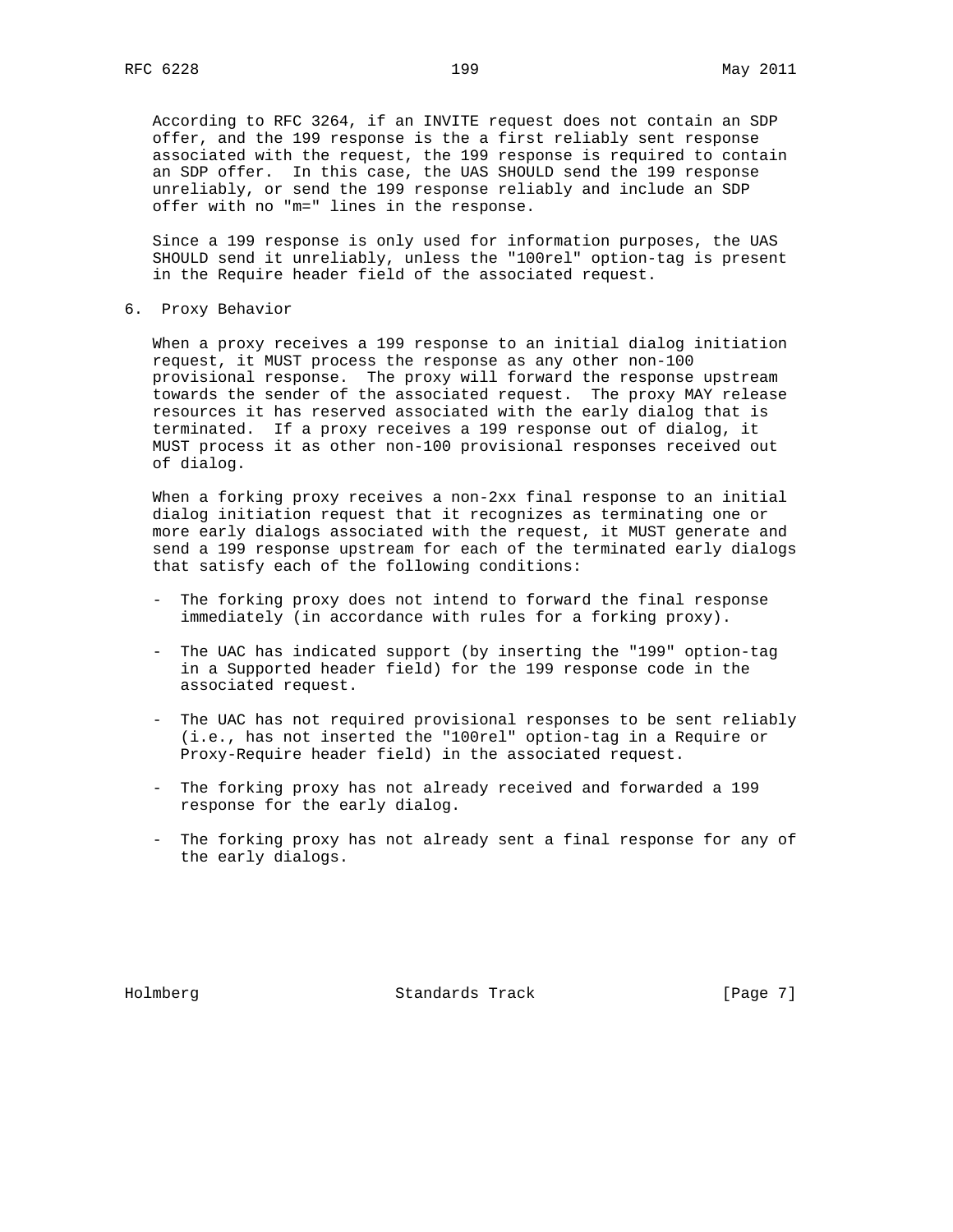As a consequence, once a final response to an initial dialog initiation request has been issued by the proxy, no further 199 responses associated with the request will be generated or forwarded by the proxy.

 When a forking proxy forks an initial dialog initiation request, it generates a unique Via header branch parameter value for each forked leg. A proxy can determine whether additional forking has occurred downstream of the proxy by storing the top Via branch value from each response that creates an early dialog. If the same top Via branch value is received for multiple early dialogs, the proxy knows that additional forking has occurred downstream of the proxy. A non-2xx final response received for a specific early dialog also terminates all other early dialogs for which the same top Via branch value was received in the responses that created those early dialogs.

 Based on implementation policy, a forking proxy MAY wait before sending the 199 response, e.g., if it expects to receive a 2xx final response on another dialog shortly after it received the non-2xx final response that triggered the 199 response.

 When a forking proxy generates a 199 response, the response MUST contain a To header field tag parameter that identifies the terminated early dialog. A proxy MUST also insert a Reason header field that contains the SIP response code of the response that triggered the 199 response. The SIP response code in the Reason header field informs the receiver of the 199 response about the SIP response code that was used by the UAS to terminate the early dialog, and the receiver might use that information for triggering different types of actions and procedures. The proxy MUST NOT insert a "199" option-tag in the Supported, Require, or Proxy-Require header field of the 199 response.

 A forking proxy that supports the generation of 199 responses MUST keep track of early dialogs, in order to determine whether to generate a 199 response when the proxy receives a non-2xx final response. In addition, a proxy MUST keep track on which early dialogs it has received and forwarded 199 responses, in order to not generate additional 199 responses for those early dialogs.

 If a forking proxy receives a reliably sent 199 response for a dialog for which it has previously generated and sent a 199 response, it MUST forward the 199 response. If a proxy receives an unreliably sent 199 response for which it has previously generated and sent a 199 response, it MAY forward the response, or it MAY discard it.

Holmberg Standards Track [Page 8]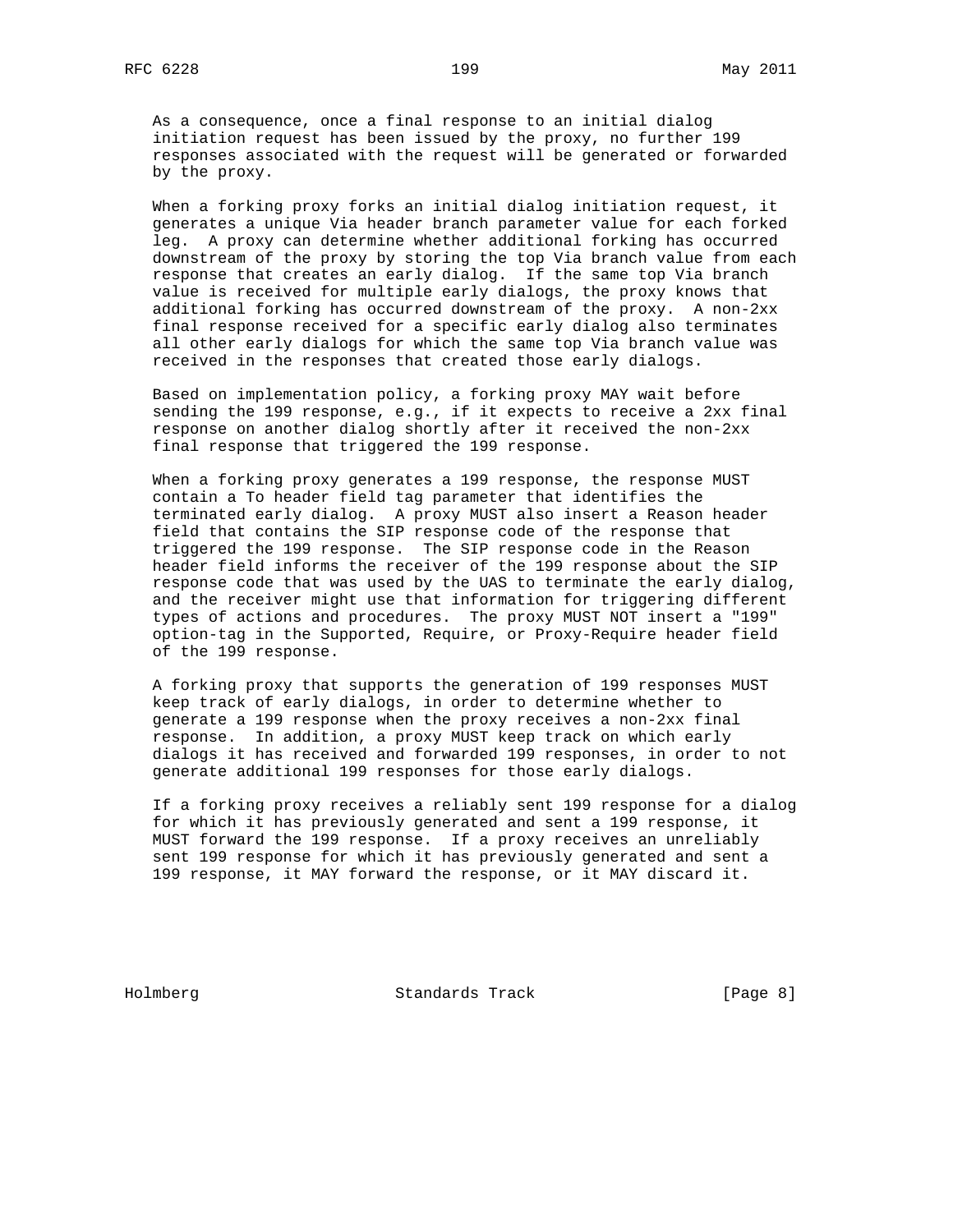When a forking proxy generates and sends a 199 response, the response SHOULD NOT contain a Contact header field or a Record-Route header field [RFC3261].

 If the Require header field of an initial dialog initiation request contains a "100rel" option-tag, a proxy MUST NOT generate and send 199 responses associated with that request. The reason is that a proxy is not allowed to generate and send 199 responses reliably.

7. Backward Compatibility

 Since all SIP entities involved in a session setup do not necessarily support the specific meaning of the 199 Early Dialog Terminated provisional response, the sender of the response MUST be prepared to receive SIP requests and responses associated with the dialog for which the 199 response was sent (a proxy can receive SIP messages from either direction). If such a request is received by a UA, it MUST act in the same way as if it had received the request after sending the final non-2xx response to the INVITE request, as specified in RFC 3261. A UAC that receives a 199 response for an early dialog MUST NOT send any further requests on that dialog, except for requests that acknowledge reliable responses. A proxy MUST forward requests according to RFC 3261, even if the proxy has knowledge that the early dialog has been terminated.

 A 199 response does not "replace" a final response. RFC 3261 specifies when a final response is sent.

8. Usage with SDP Offer/Answer

 A 199 response SHOULD NOT contain an SDP offer/answer [RFC3264] message body, unless required by the rules in RFC 3264.

 If an INVITE request does not contain an SDP offer, and the 199 response is the first reliably sent response, the 199 response is required to contain an SDP offer. In this case, the UAS SHOULD send the 199 response unreliably, or include an SDP offer with no "m=" lines in a reliable 199 response.

- 9. Message Flow Examples
- 9.1. Example with a Forking Proxy that Generates 199

 Figure 1 shows an example where a proxy (P1) forks an INVITE received from a UAC. The forked INVITE reaches UAS\_2, UAS\_3, and UAS\_4, which send 18x provisional responses in order to establish early dialogs between themselves and the UAC. UAS\_2 and UAS\_3 each reject the INVITE by sending a 4xx error response. When P1 receives the 4xx

Holmberg Standards Track [Page 9]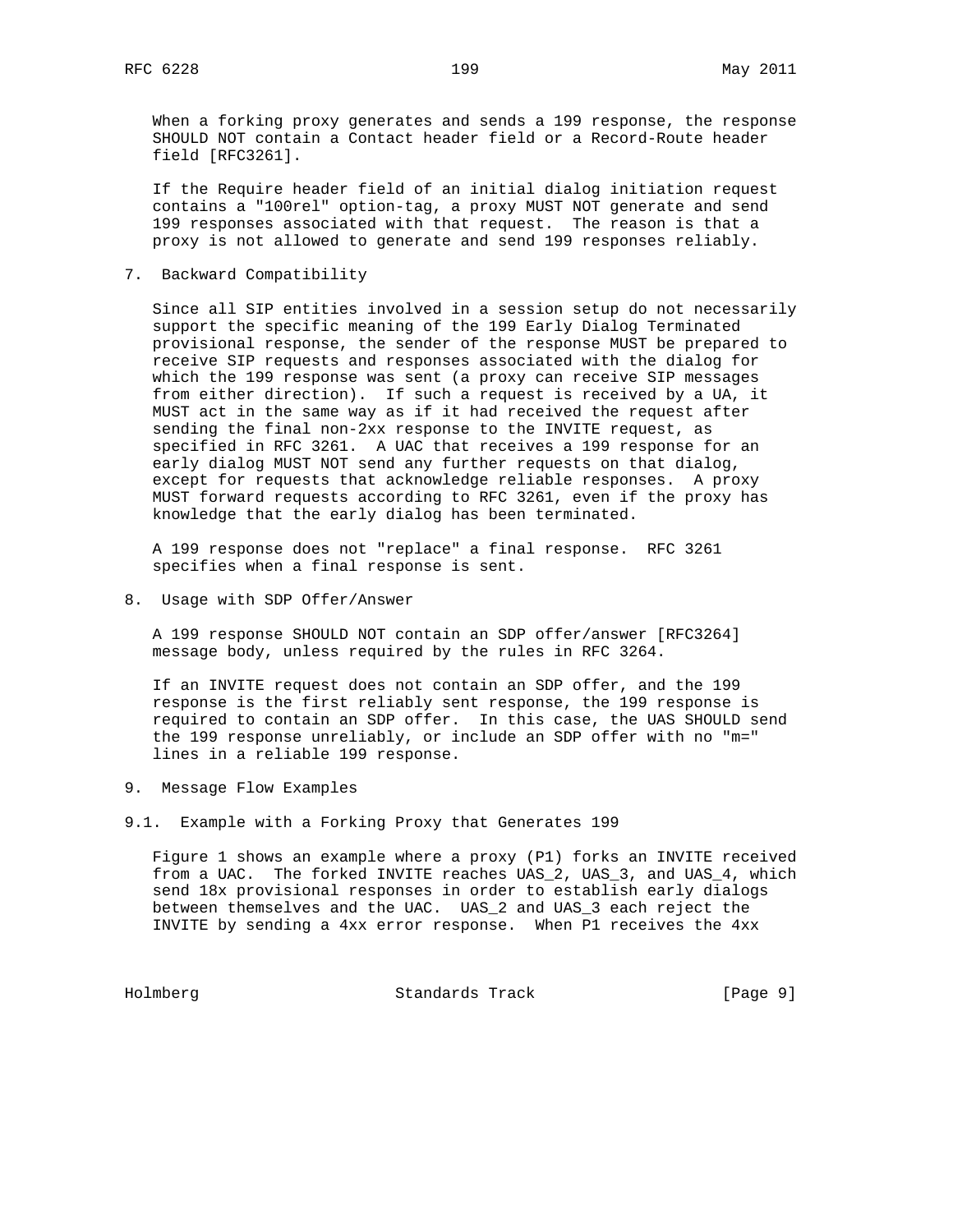responses, it immediately sends 199 responses towards the UAC, to indicate that the early dialogs for which it received the 4xx responses have been terminated. The early dialog leg is shown in parentheses.

| UAC | P1                      |  |                            | UAS_2 UAS_3 UAS_4                 |  |
|-----|-------------------------|--|----------------------------|-----------------------------------|--|
|     | -- INVITE -->           |  |                            |                                   |  |
|     |                         |  | $ ---$ INVITE $(2)$ ->     |                                   |  |
|     |                         |  |                            | $---$ INVITE (3) --------->       |  |
|     |                         |  | $---$ INVITE $(4)$ ------- |                                   |  |
|     |                         |  | $ --- 18x (2) ---$         |                                   |  |
|     | $\leftarrow$ 18x (2) -- |  |                            |                                   |  |
|     |                         |  | <-- 18x (3) -----          |                                   |  |
|     | $\leftarrow$ 18x (3) -- |  |                            |                                   |  |
|     |                         |  | $ --- 18x (4) ---$         |                                   |  |
|     | $\leftarrow$ 18x (4) -- |  |                            |                                   |  |
|     |                         |  | $ --- 4xx (2) ---$         |                                   |  |
|     |                         |  | $ ---ACK (2) ---$          |                                   |  |
|     | $\leftarrow$ 199 (2) -- |  |                            |                                   |  |
|     |                         |  | $ --- 4xx (3) ---$         |                                   |  |
|     |                         |  |                            | $ ---ACK (3) --- --- --- --- ---$ |  |
|     | $\leftarrow$ 199 (3) -- |  |                            |                                   |  |
|     |                         |  | $ --- 200 (4) ---$         |                                   |  |
|     | $\leftarrow$ 200 (4) -- |  |                            |                                   |  |
|     | $--$ ACK $(4)$ $->$     |  |                            |                                   |  |
|     |                         |  | $---$ ACK $(4)$ $---$      |                                   |  |
|     |                         |  |                            |                                   |  |
|     |                         |  |                            |                                   |  |

Figure 1: Example Call Flow

### 9.2. Example with a Forking Proxy that Receives 200 OK

 Figure 2 shows an example where a proxy (P1) forks an INVITE request received from a UAC. The forked request reaches UAS\_2, UAS\_3, and UAS\_4, all of which send 18x provisional responses in order to establish early dialogs between themselves and the UAC. Later, UAS\_4 accepts the session and sends a 200 OK final response. When P1 receives the 200 OK response, it immediately forwards it towards the UAC. P1 does not send 199 responses for the early dialogs from UAS\_2 and UAS\_3, since P1 has still not received any final responses on those early dialogs (even if P1 sends CANCEL requests to UAS\_2 and UAS\_3, P1 may still receive a 200 OK final response from UAS\_2 or UAS\_3, which P1 would have to forward towards the UAC. The early dialog leg is shown in parentheses.

Holmberg Standards Track [Page 10]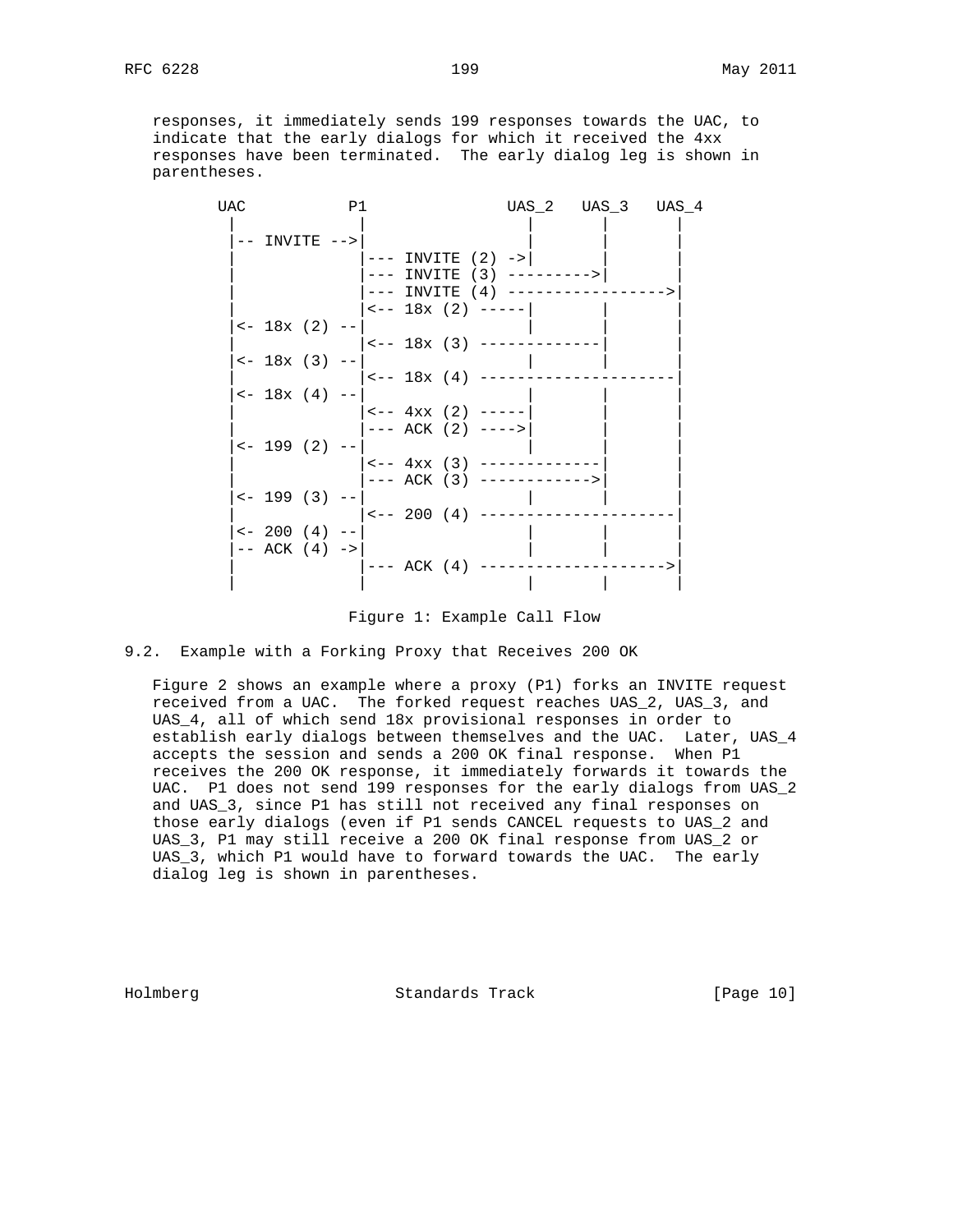UAC P1 UAS\_2 UAS\_3 UAS\_4 | | | | | |-- INVITE -->| | | |  $|-----$  INVITE  $(2)$  -> | |--- INVITE (3) --------->| | --- INVITE (4) ---------------->  $\left| \begin{array}{cc} - - 18x & (2) & - - - - - \end{array} \right|$  $| \leftarrow 18 \times (2)$  -- $|$  <-- 18x (3) ------------- $|$  <- 18x (3) --  $|$  $|$  <-- 18x (4) ------------ $\left| \begin{array}{cc} - & 18x & (4) & - & | \end{array} \right|$  $|$  <-- 200 (4) ------------ $\left| \left( 4 \right) \right|$  -- $--$  ACK  $(4)$   $->$  $|-----$  ACK (4) ----------| | | | |

Figure 2: Example Call Flow

#### 9.3. Example with Two Forking Proxies, of which One Generates 199

 Figure 3 shows an example where a proxy (P1) forks an INVITE request received from a UAC. One of the forked requests reaches UAS\_2. The other requests reach another proxy (P2), which forks the request to UAS\_3 and UAS\_4. UAS\_3 and UAS\_4 send 18x provisional responses in order to establish early dialogs between themselves and the UAC. Later, UAS\_3 and UAS\_4 each reject the INVITE request by sending a 4xx error response. P2 does not support the 199 response code and forwards a single 4xx response. P1 supports the 199 response code, and when it receives the 4xx response from P2, it also manages to associate the early dialogs from both UAS\_3 and UAS\_4 with the response. Therefore, P1 generates and sends two 199 responses to indicate that the early dialogs from UAS\_3 and UAS\_4 have been terminated. The early dialog leg is shown in parentheses.

Holmberg Standards Track [Page 11]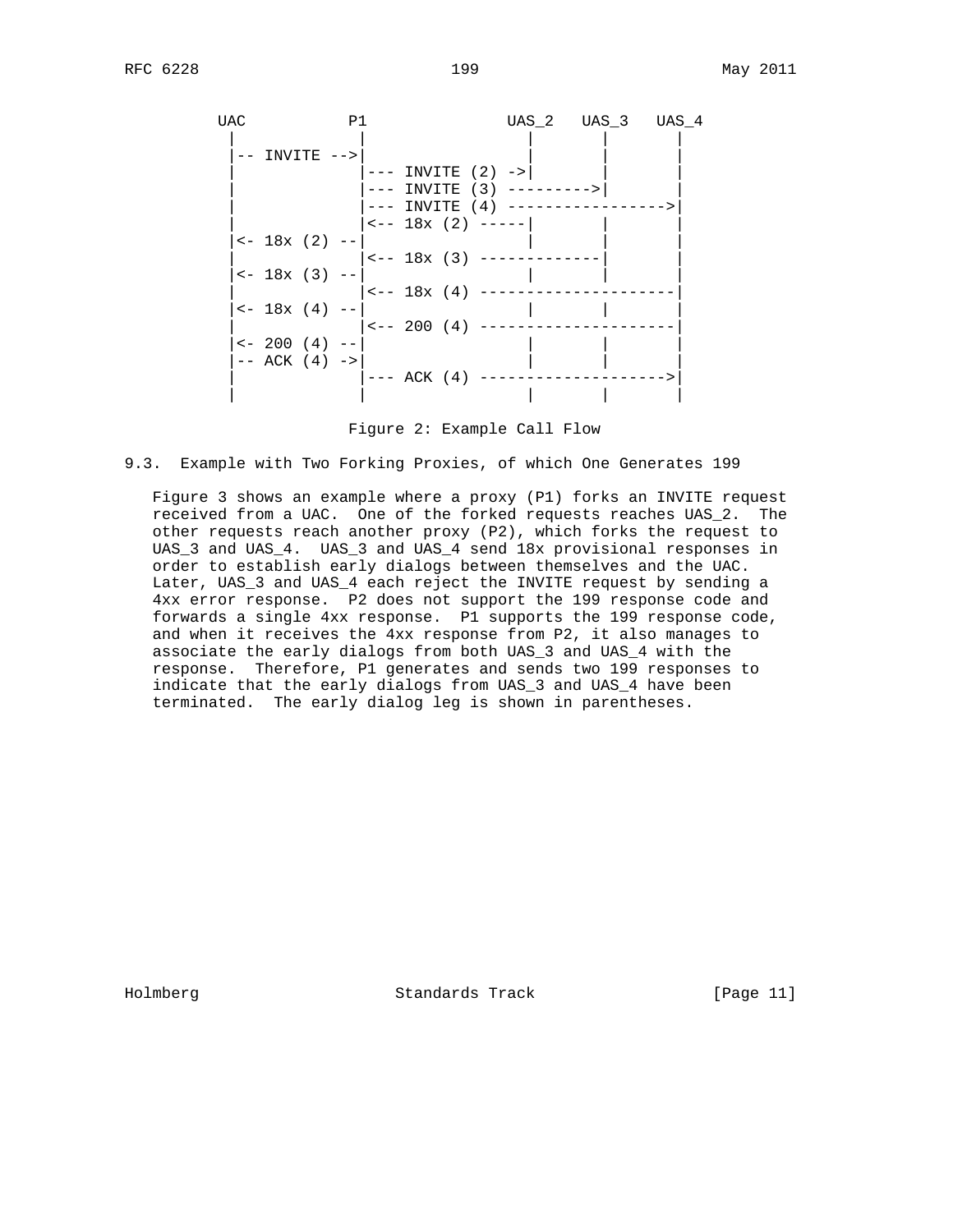| UAC | P1                      | P2                        |                                     | UAS_2 UAS_3 UAS_4                          |
|-----|-------------------------|---------------------------|-------------------------------------|--------------------------------------------|
|     | $--$ INVITE $--$        |                           |                                     |                                            |
|     |                         |                           | -- INVITE (2) ------------------>   |                                            |
|     |                         | -- INVITE ---->           |                                     |                                            |
|     |                         |                           | $---$ INVITE (3) --------->         |                                            |
|     |                         |                           |                                     | --- INVITE (4) ----------------->          |
|     |                         |                           | $\leftarrow -18x$ (3) ------------- |                                            |
|     |                         | $<-18x$ (3) ----          |                                     |                                            |
|     | $\leftarrow$ 18x (3) -- |                           |                                     |                                            |
|     |                         |                           | $--- 18x (4) ---------$             |                                            |
|     |                         | $\leftarrow$ 18x (4) ---- |                                     |                                            |
|     | $\leftarrow$ 18x (4) -- |                           |                                     |                                            |
|     |                         |                           | $\leftarrow -4xx$ (3) ------------- |                                            |
|     |                         |                           | $---$ ACK (3) ------------>         |                                            |
|     |                         |                           |                                     | $\leftarrow -4xx (4)$ -------------------- |
|     |                         |                           |                                     | --- ACK (4) --------------------->         |
|     |                         | $\leftarrow$ 4xx (3) ---- |                                     |                                            |
|     |                         | $---$ ACK (3) $---$       |                                     |                                            |
|     | $\leftarrow$ 199 (3) -- |                           |                                     |                                            |
|     | $\leftarrow$ 199 (4) -- |                           |                                     |                                            |
|     |                         |                           | $<-200$ (2) --------------------    |                                            |
|     | $\leftarrow$ 200 (2) -- |                           |                                     |                                            |
|     | $--$ ACK $(2)$ $->$     |                           |                                     |                                            |
|     |                         | $---$ ACK (2) $------$    | -------------->                     |                                            |
|     |                         |                           |                                     |                                            |
|     |                         |                           |                                     |                                            |

Figure 3: Example Call Flow

## 10. Security Considerations

 General security issues related to SIP responses are described in RFC 3261. Due to the nature of the 199 response, it may be attractive to use it for launching attacks in order to terminate specific early dialogs (other early dialogs will not be affected). In addition, if a man-in-the-middle generates and sends towards the UAC a 199 response that terminates a specific dialog, it can take a while until the UAS finds out that the UAC, and possible stateful intermediates, have terminated the dialog. SIP security mechanisms (e.g., hop-to-hop Transport Layer Security (TLS)) can be used to minimize, or eliminate, the risk of such attacks.

Holmberg Standards Track [Page 12]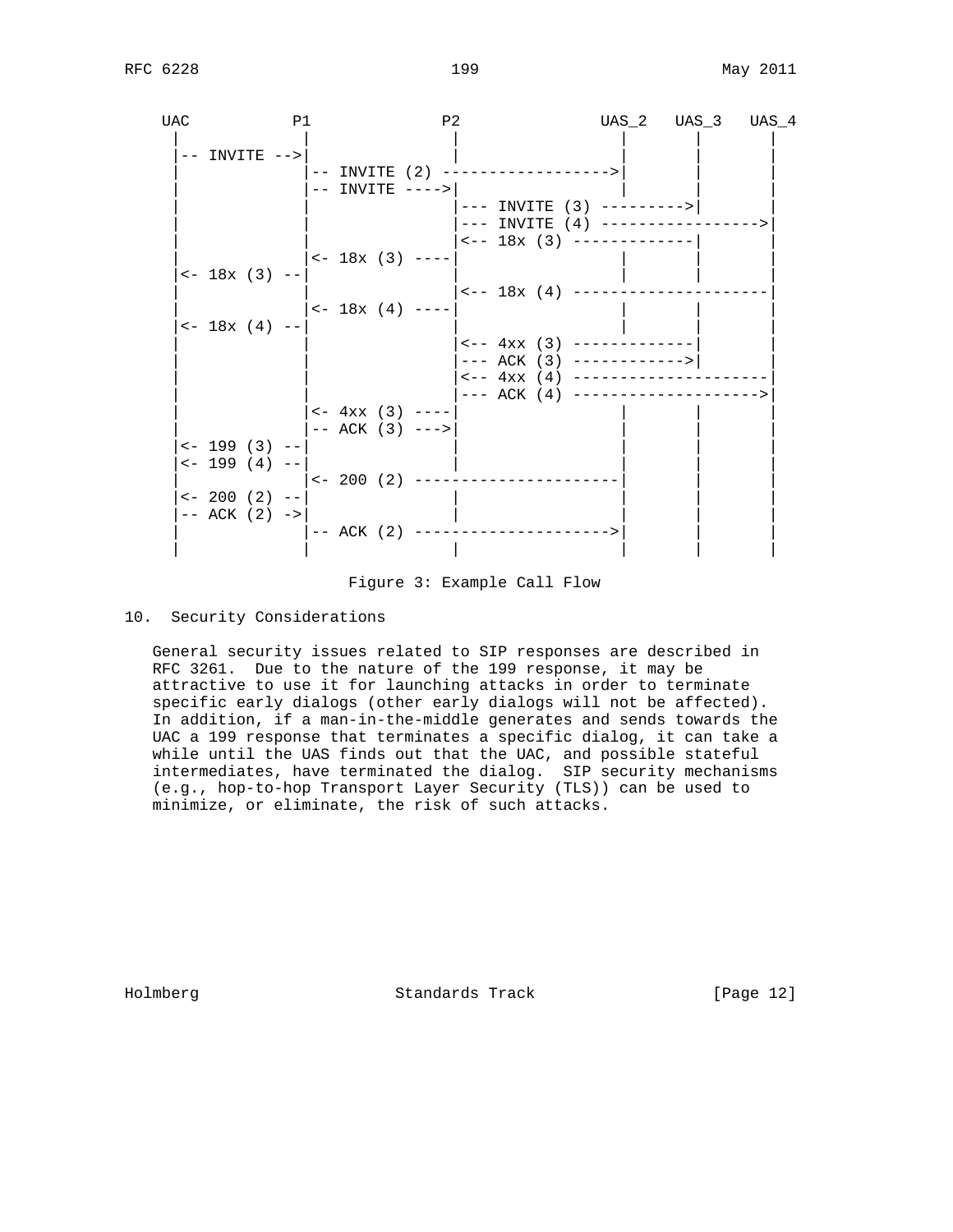11. IANA Considerations

 This section registers a new SIP response code and a new option-tag, according to the procedures of RFC 3261.

11.1. IANA Registration of the 199 Response Code

 This section registers a new SIP response code, 199. The required information for this registration, as specified in RFC 3261, is:

RFC Number: RFC 6228

Response Code Number: 199

Default Reason Phrase: Early Dialog Terminated

11.2. IANA Registration of the 199 Option-Tag

 This section registers a new SIP option-tag, 199. The required information for this registration, as specified in RFC 3261, is:

Name: 199

 Description: This option-tag is for indicating support of the 199 Early Dialog Terminated provisional response code. When present in a Supported header of a request, it indicates that the UAC supports the 199 response code. When present in a Require or Proxy-Require header field of a request, it indicates that the UAS, or proxies, MUST support the 199 response code. It does not require the UAS, or proxies, to actually send 199 responses.

12. Acknowledgements

 Thanks to Paul Kyzivat, Dale Worley, Gilad Shaham, Francois Audet, Attila Sipos, Robert Sparks, Brett Tate, Ian Elz, Hadriel Kaplan, Timothy Dwight, Dean Willis, Serhad Doken, John Elwell, Gonzalo Camarillo, Adam Roach, Bob Penfield, Tom Taylor, Ya Ching Tan, Keith Drage, Hans Erik van Elburg, and Cullen Jennings for their feedback and suggestions.

Holmberg Standards Track [Page 13]